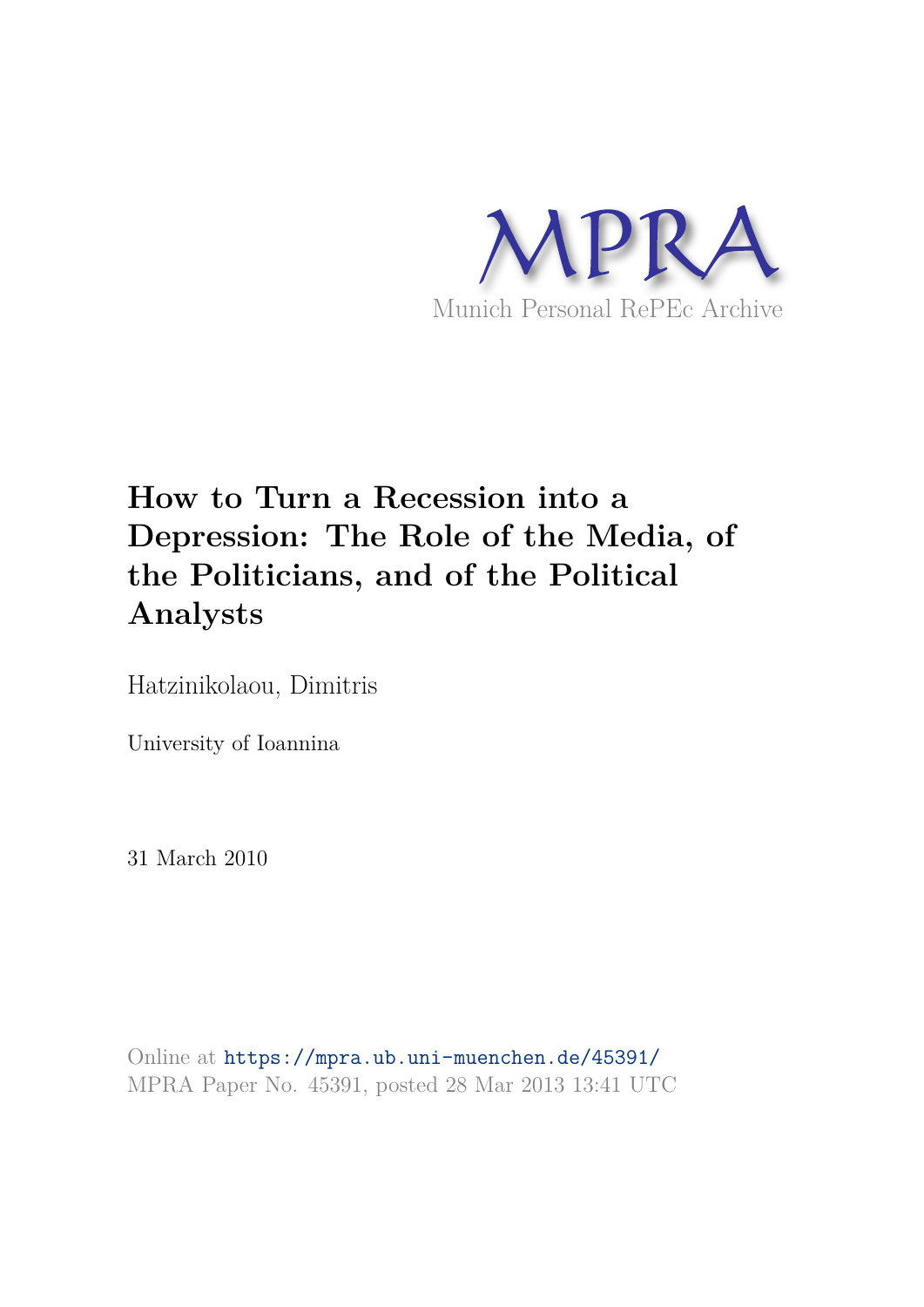# **How to Turn a Recession into a Depression: The Role of the Media, of the Politicians, and of the Political Analysts**

# **Dimitris Hatzinikolaou**

*University of Ioannina, Department of Economics, 451 10 Ioannina, Greece E-mail: [dhatzini@cc.uoi.gr](mailto:dhatzini@cc.uoi.gr)* 

# **Abstract**

By modifying slightly a standard neoclassical-synthesis macroeconomic model, this paper investigates the effects of an adverse supply or demand shock on output, employment, investment, prices, interest rates, and the exchange rate. The paper focuses on the possibility of the magnification of these effects by the media, the politicians, and the political analysts, who induce herd-behavior by overstating the size of the shock. I find that such behavior destabilizes the economy by magnifying the amplitude of the business cycle and by hurting private investment, which might cause expansions to be shorter and contractions to last longer.

**Keywords:** Media, Newsmakers, Spin, Business Cycle, Herd Behavior, Neoclassical Synthesis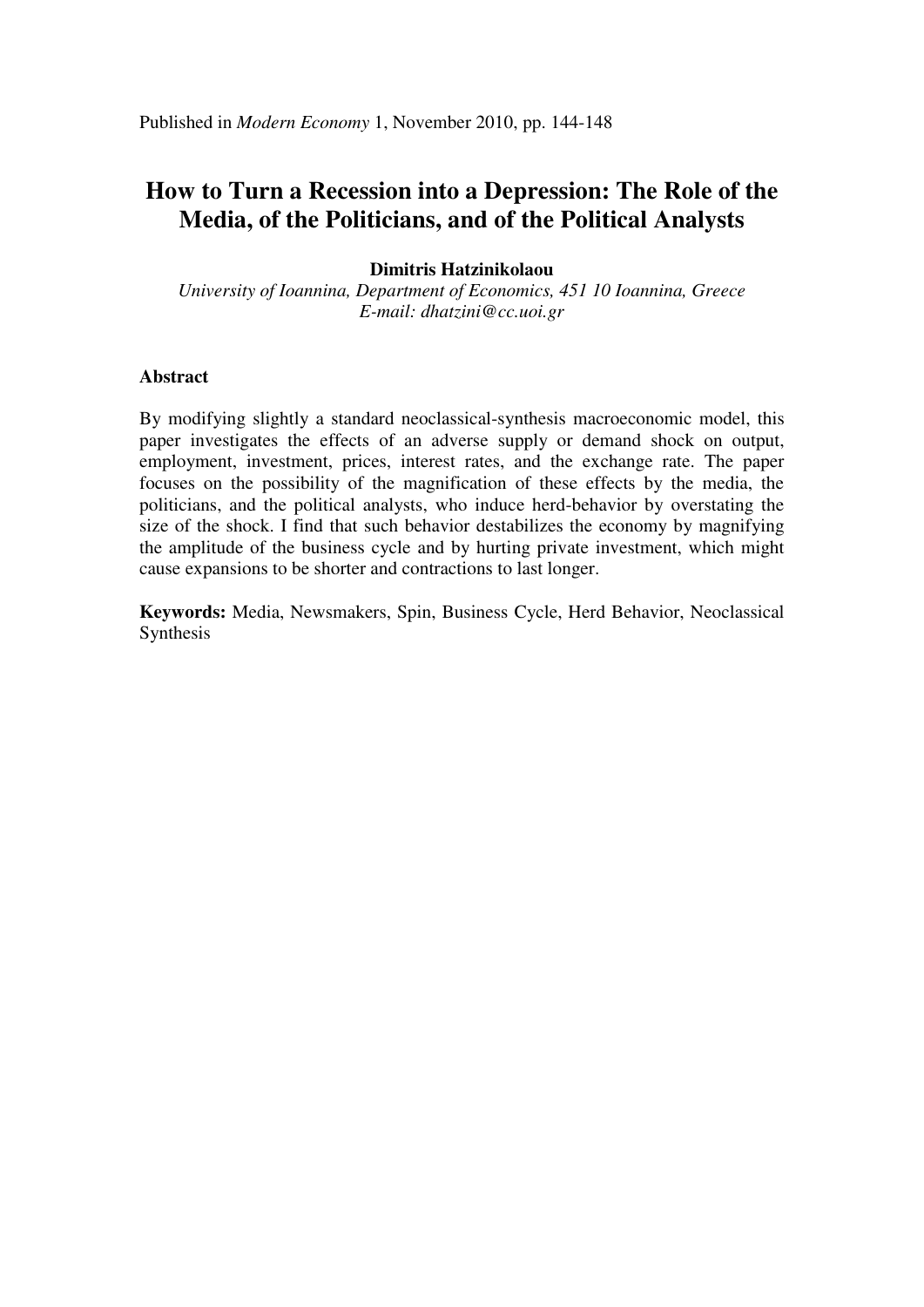# **1. Introduction**

It has long been recognized that the media (television, newspapers, etc.) do not always report plain facts. In their effort to tell a simple and memorable story that is consistent with a prevailing view, they often end up exaggerating. Reference [1] dubbed this type of media bias "spin" and [2] notes that sentiments about current and future economic conditions can be magnified by spin.

In addition to the media, other institutions may also cause spin. For example, the incumbent political party, whose policies have failed and the economy's deficits have reached unsustainable levels, might blame it on the "economic crisis" imported from abroad, because of a small negative shock that has occurred in the global economy, although that shock could not have caused more than a mild recession. Political analysts invited by the media to comment on the "economic crisis" may also focus on *explaining* what happened and why it can get worse, rather than risking their reputation by expressing a different view based on their own signals (see [3], p. 181). Such "herd behavior" can magnify the effects of the shock and can cause economic agents to adjust their expectations of economic activity downwards and to reduce their spending much more than they should, thus fulfilling these expectations. This is a likely outcome assuming "bounded rationality" on the part of economic agents, who would be faced with high "deliberation costs" if they were to assess the true economic conditions in a fully rational manner (see [4]).

In this paper, I modify slightly a standard neoclassical-synthesis macroeconomic model in order to investigate the effects of an adverse supply or demand shock on output, employment, investment, prices, interest rates, and the exchange rate. The paper focuses on how these effects can be magnified by the newsmakers and the experts, who often induce herd-behavior by overstating the size of the shock. I find that such behavior destabilizes the economy in that it adversely affects the amplitude of the business cycle and possibly its duration. To my knowledge, this has not been done in the literature.

# **2. The Basic Model**

I begin by adopting a standard *IS*–*LM*–*BP* model accompanied by the supply side of the economy. In what follows, lower-case letters denote desired quantities (in real terms). Let  $x_e$ ,  $x_m$ ,  $x_k$  denote excess demands for goods and services, money, and foreign exchange, respectively.

The equation that describes the *IS* curve is  $x_e = c + i + g + (ex - im) - y = 0$ , where  $c =$  private consumption,  $i =$  private investment,  $g =$  government purchases,  $ex =$ exports, *im* = imports, and  $y$  = output. By defining  $c = y - t - s$ , where  $t =$  taxes and *s* = saving, one can write the *IS* equation as  $x_e = i - s + (g - t) + (ex - im) = 0$ . The government deficit,  $g - t$ , is assumed to be exogenous, whereas the other variables that appear in this equation are assumed to be determined as follows.

First, investment depends positively on output and negatively on the *ex-ante* real interest rate,  $r - \pi^e$ , where  $r =$  nominal interest rate and  $\pi^e =$  expected inflation rate, i.e.,  $\pi^e = (P^e - P_{-1})/P_{-1}$ , where  $P =$  price level, and  $P^e =$  expected price level. That is, *i*  $= i(r - \pi^e, y)$ , with partial derivatives  $i_1 < 0$  and  $i_2 > 0$ .

Second, the saving function is  $s = s(y - t)$ , where  $s' \ge 0$ . Third, the export function is  $ex = ex(E \times P^* / P)$ , where  $ex' > 0$ ,  $E \times P^* / P$  = real exchange rate,  $E$  = nominal exchange rate (the price of foreign currency in terms of the domestic currency), and  $P^*$  = foreign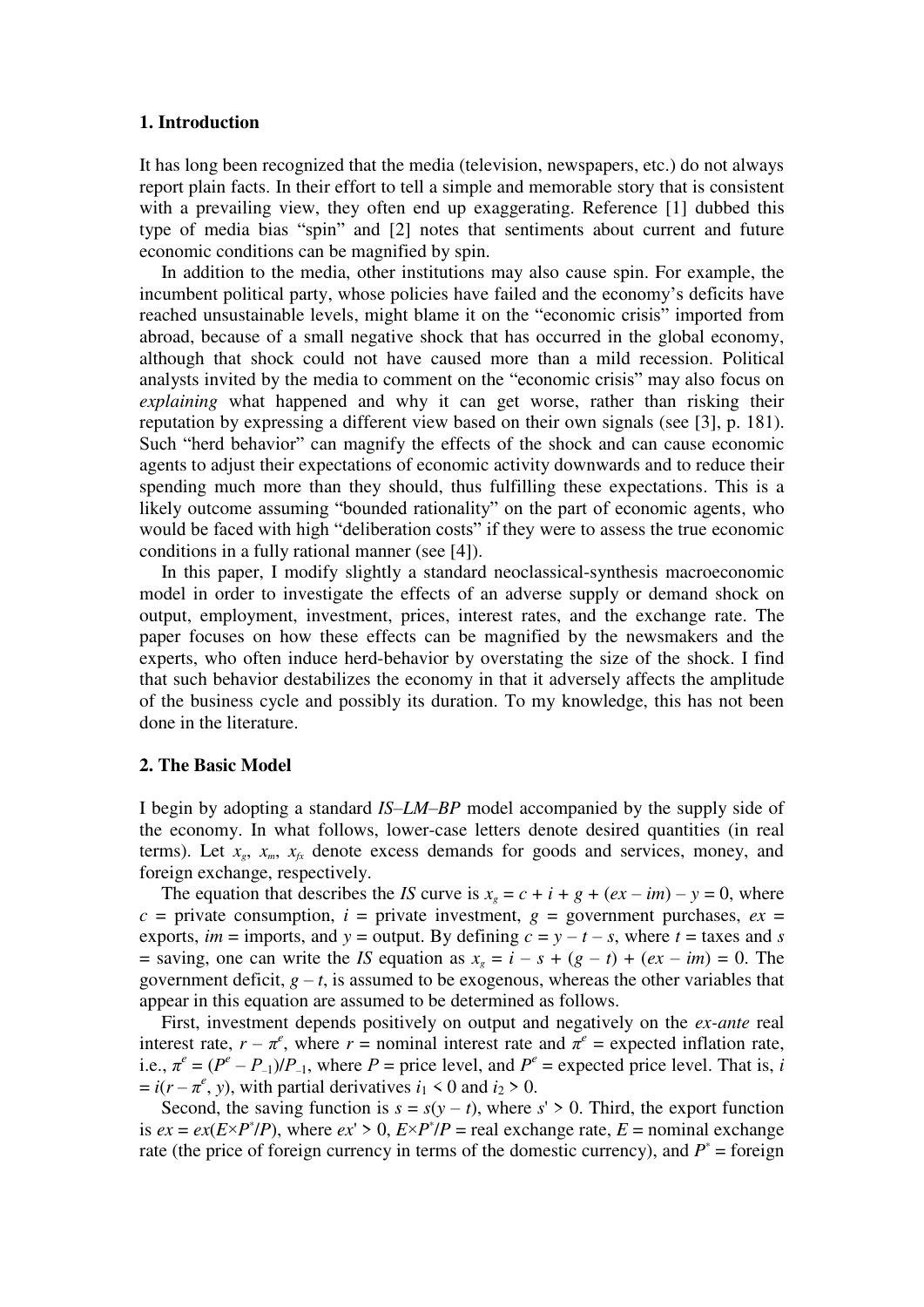price level. Fourth, the import function is  $im = im(E \times P^* / P, y - t)$ , where  $im_1 \le 0$  and *im*2 > 0. Thus, the *IS* equation can be written as

*IS*: 
$$
x_g = i(r - \pi^e, y) - s(y - t) + (g - t)
$$
  
+  $ex(E \times P^* / P) - im(E \times P^* / P, y - t) = 0.$  (1)

 Now consider the *LM* equation. Assume a flexible exchange-rate regime, so that the balance of payments does not affect the money supply (*M*). Assume also that the money demand function is  $m^d = m^d(y, r)$ , where  $m_1^d > 0$  and  $m_2^d < 0$ . Thus, the *LM* equation can be written as

*LM*: 
$$
x_m = m^d(y, r) - M/P = 0.
$$
 (2)

 Next, consider the *BP* equation. Since a flexible exchange-rate regime is assumed here, this equation can be written as

*BP*: 
$$
x_{fx} = im(E \times P^* / P, y - t) - ex(E \times P^* / P)
$$
  
-  $k(r - r^* - \hat{E}^e) = 0,$  (3)

where  $k(r - r^* - \hat{E}^e)$  is net capital inflow, assumed to be a positive function of the open interest differential,  $r - r^* - \hat{E}^e$ , i.e.,  $k' > 0$ ,  $r^* =$  foreign interest rate, and  $\hat{E}^e =$ expected percentage change in *E*. This completes the demand side of the economy.

On the supply side, assume a standard short-run production function:

$$
y = F(N, K), F_N > 0, F_K > 0, F_{NN} < 0, F_{KK} < 0,
$$
 (4)

where  $N =$  employment and  $\overline{K} =$  capital stock (assumed to be constant in the shortrun). Letting *W* denote the nominal wage, the labor demand function is

$$
W/P = F_N(N, \overline{K}), \tag{5}
$$

whereas the labor supply function is

$$
W/P^e = g(N), \, g' > 0. \tag{6}
$$

Solving the last two equations for *W*; imposing equilibrium in the labor market ( $N^s$  =  $N^d = N^E$ ; and assuming (for simplicity) static expectations,<sup>1</sup> i.e.,  $P^e = P_{-1}$ , yields

$$
P \times F_N(N, \overline{K}) = P_{-1} \times g(N). \tag{7}
$$

#### **3. The Model with a Supply Shock**

 $\overline{a}$ 

Considering (7) as an implicit function of *N*, one can solve for equilibrium employment  $(N<sup>E</sup>)$  and write:

<sup>&</sup>lt;sup>1</sup> This expectations scheme is a special case of the adaptive-expectations model, which is consistent with the assumption of "bounded rationality" introduced in Section 1 (see [4,5]). As [6, pp. 233-234] points out, "bounded rationality leads agents to replace optimizing behavioral rules with relatively inflexible rules of thumb," because "agents have limited decision-making capabilities."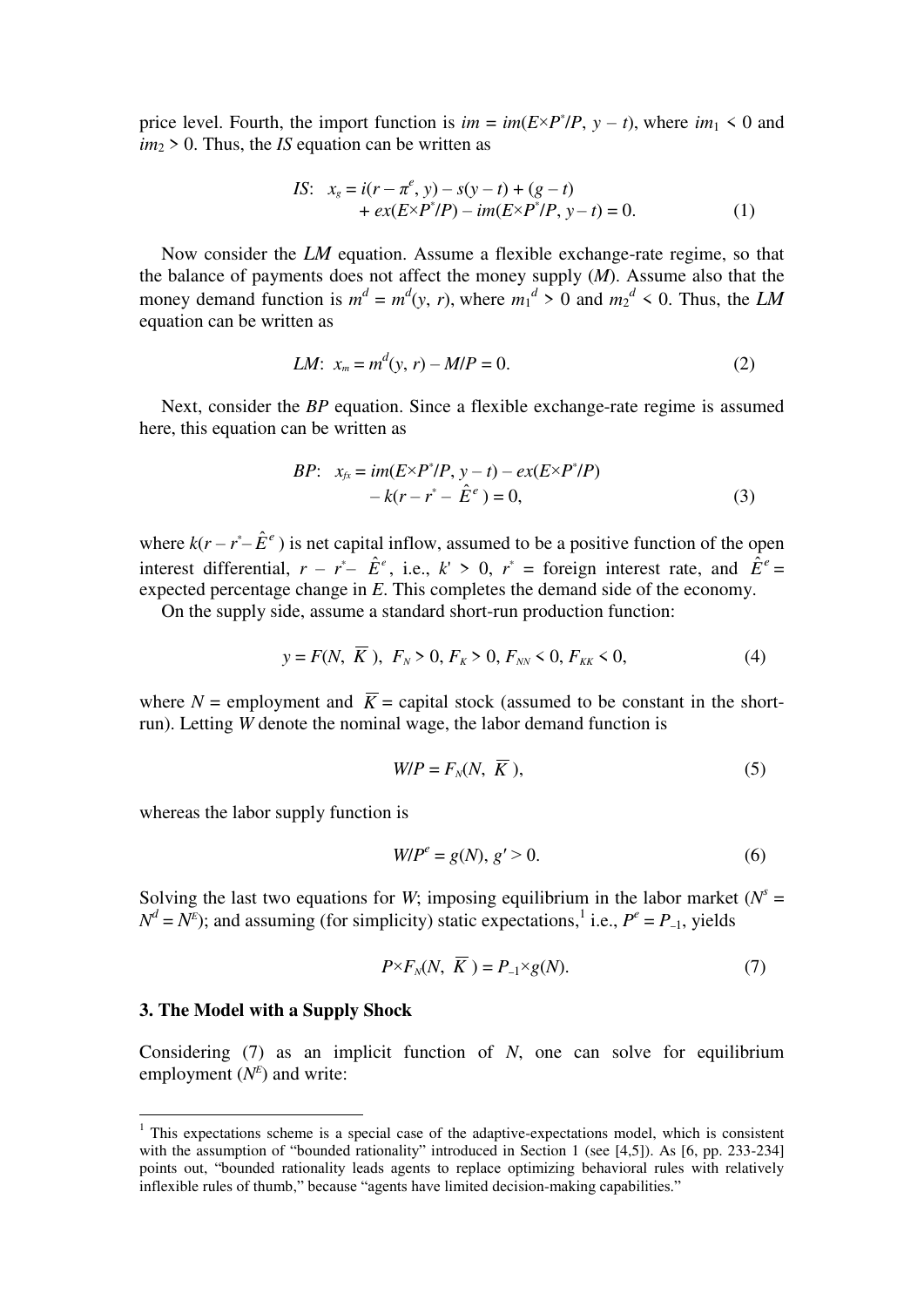$$
N^{E} = N(P, P_{-1}, \overline{K}), N_{P} > 0, N_{P-1} < 0, N_{K} > 0.
$$
 (8)

The assumptions  $N_P > 0$  and  $N_K > 0$  are standard, whereas the assumption  $N_{P-1} < 0$  is made because a higher price level in the previous period means a higher expected price level for the current period (since  $P^e = P_{-1}$ ), thus inducing higher wage demands and reducing this period's labor supply, while leaving labor demand unchanged.

Actual employment  $(N)$  may differ from equilibrium employment  $(N<sup>E</sup>)$ , however, because of a shock, *ε*, which has two effects on *N*: the effect of the shock itself and a herd-behavior effect, *σε*, which might occur in the aftermath of the shock. The role of the parameter  $\sigma$ , where  $\sigma \geq 0$ , is to allow for a magnification of the herd-behavior effect, and its size depends on the intensity with which the shock is propagated by the media. That is, assume

$$
N = N^{E} + (1 + \sigma)\varepsilon, \sigma \ge 0.
$$
\n<sup>(9)</sup>

The novelty of this paper is the presence of the term  $(1 + \sigma)\varepsilon$  on the right-hand side of (9). This term differentiates the present model from a standard neoclassicalsynthesis one. Equation (9) says that actual employment is determined not only by the fundamentals of the labor market, which determine equilibrium employment  $(N<sup>E</sup>)$ , but also by a shock to the labor market  $(\varepsilon)$ , e.g., a technological shock, an institutional shock, and the like. Because the precise measurement of the shock is costly, however, economic agents do not use their own estimate of the size of the shock, but rely on experts' opinion, namely the media, the politicians, and the political analysts, who often magnify the size of the shock -- the herd-behavior effect discussed earlier, implying that the parameter  $\sigma$  may be a large positive number.

To understand the twofold effect of the shock described above, consider the following example.<sup>2</sup> Suppose there is a large negative shock to the labor market (a large negative value of  $\varepsilon$ ), say because of a new tax on corporations, which raises their costs and leads them to reduce their level of employment. Even if the value of  $\sigma$  is zero, in which case the herd-behavior effect is zero, corporations will reduce their level of employment. If  $\sigma$  is a large positive number, however, which implies a large herd-behavior effect, then all firms in the economy (including small businesses) may expect an economy-wide fall in income, and hence a fall in the demand for their products, so employment may be reduced still further.

Substituting (8) into (9) yields the following employment equation:

 $\overline{a}$ 

$$
N = N(P, P_{-1}, K) + (1 + \sigma)\varepsilon. \tag{10}
$$

The "work-horse" model used in this section consists of (1)-(4) and (10). Note that investment is actually a function of *r* (not of  $r - \pi^e$ ), since  $\pi^e = 0$ , thanks to the static expectations assumption,  $P^e = P_{-1}$ . The endogenous variables of the model are *y*, *N*, *P*,  $r$ , and *E*. Totally differentiating (1)-(4) and (10); assuming that the autonomous parts of the functions *i*, *s*, *ex*, *im*,  $m^d$ , *k*, *F*, and *N* do not change (e.g.,  $d\overline{i} = 0$ ,  $d\overline{s} = 0$ , etc.); and also assuming that

 $2$  In a previous version of the paper, the effect of the shock itself was ignored, and only the herdbehavior effect (*σε*) was present in (9), thus obscuring the distinction between the two effects. I am grateful to Peter Ireland for pointing out this problem to me, and for providing me with this example.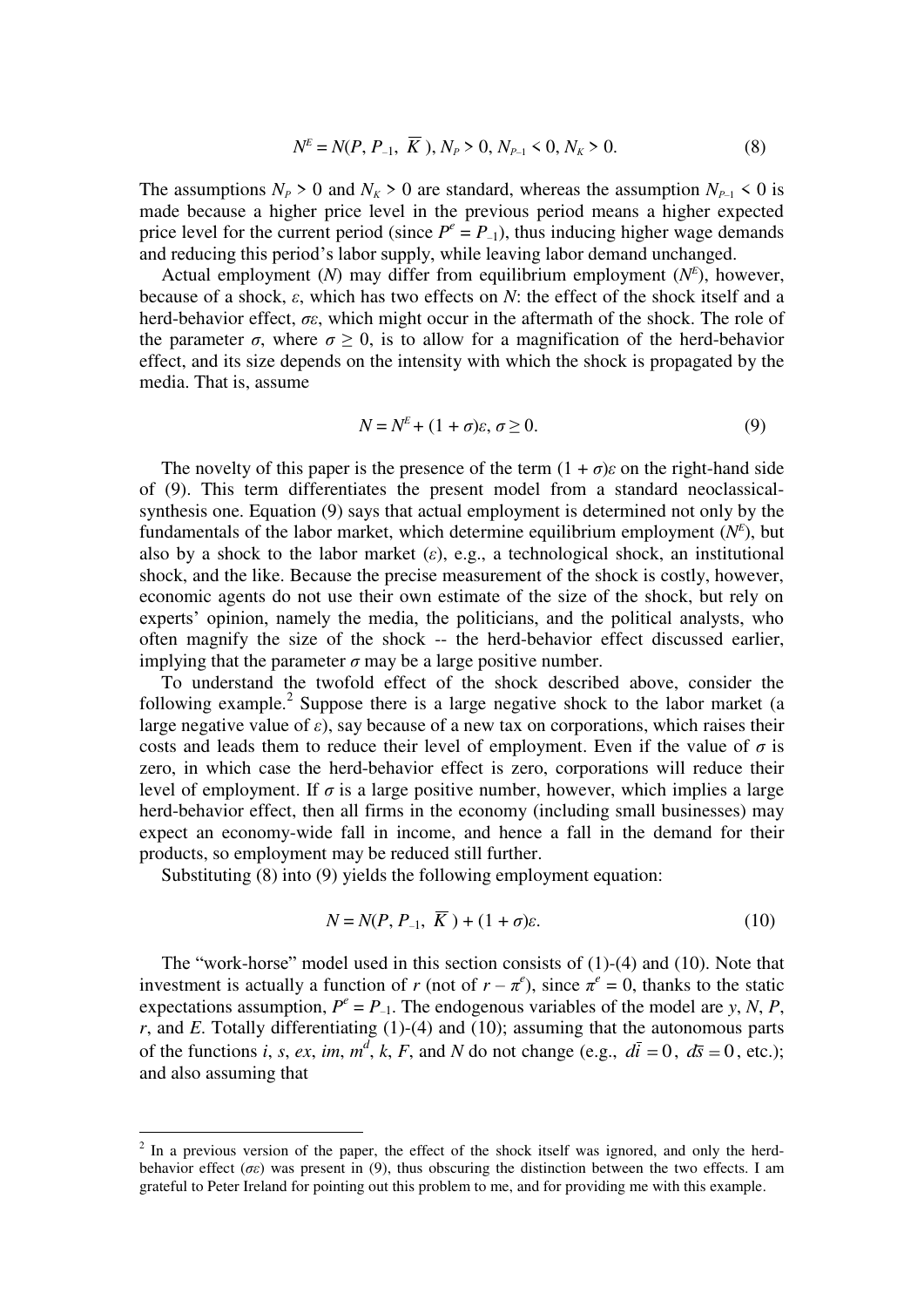$$
dP_{-1} = d\overline{K} = dt = dg = dP^* = dM = dr^* = d\hat{E}^e = 0,
$$
\n(11)

which leaves *dε* as the only exogenous change in the system, yields the following system of equations in matrix form:

$$
\begin{bmatrix}\ni_{2}-s'-im_{2} & 0 & -(ex'-im_{1})\frac{EP^{*}}{P^{2}} & i_{1} & (ex'-im_{1})\frac{P^{*}}{P}\n\end{bmatrix}\n\begin{bmatrix}\ndy \\
d\theta\n\end{bmatrix}\n\begin{bmatrix}\n0 \\
0 \\
0\n\end{bmatrix}
$$
\n
$$
im_{2} \quad 0 \quad (ex'-im_{1})\frac{EP^{*}}{P^{2}} \quad -k' & -(ex'-im_{1})\frac{P^{*}}{P}\n\begin{bmatrix}\ndP \\
dP \\
dr \\
dF\n\end{bmatrix}\n=\n\begin{bmatrix}\n0 \\
0 \\
0 \\
0\n\end{bmatrix}.
$$
\n(12)\n
$$
i m_{2} \quad 0 \quad (ex'-im_{1})\frac{EP^{*}}{P^{2}} \quad -k' & -(ex'-im_{1})\frac{P^{*}}{P}\n\begin{bmatrix}\ndP \\
dr \\
dt\n\end{bmatrix}\n\begin{bmatrix}\n0 \\
0 \\
0 \\
0\n\end{bmatrix}.
$$
\n(12)

The determinant of this system is

$$
\Delta = A(ex'-im_1)\frac{P^*}{P},\tag{13}
$$

where

 $\overline{a}$ 

$$
A = F_N N_P [m_1^d (i_1 - k') - m_2^d (i_2 - s')] + (i_1 - k') \frac{M}{P^2}.
$$
 (14)

The signs of *A* and *Δ* are negative if the following condition holds:

$$
s' > i_2. \tag{15}
$$

In the standard saving-investment diagram, taught in introductory macroeconomics courses, (15) is often imposed when illustrating the "paradox of thrift," so it can be called the "paradox-of-thrift condition." In those courses, (15) can also be viewed as a *prima facie* condition for the equilibrium output and the autonomous-spending multiplier to be positive numbers. Thus, it is not an unreasonable condition, and is assumed to hold here, implying that  $\Delta$  < 0 and  $A \le 0$ .<sup>3</sup>

Using Cramer's rule, one can now calculate the differentials *dy*, *dN*, *dP*, *dr*, and *dE*, and then the partial derivatives  $\partial \theta / \partial \epsilon$ ,  $\partial \theta / \partial \epsilon$ ,  $\partial \theta / \partial \epsilon$ ,  $\partial \theta / \partial \epsilon$ , and  $\partial E / \partial \epsilon$ . One can also calculate the derivative  $\partial l/\partial \varepsilon = i_1(\partial r/\partial \varepsilon) + i_2(\partial y/\partial \varepsilon)$ . The results are as follows:

$$
\frac{\partial y}{\partial \varepsilon} = (1 + \sigma) A^{-1} F_N (i_1 - k') \frac{M}{P^2} > 0,
$$
\n(16)

 $3$  Note that in the more restrictive models where income does not enter the investment function, i.e., when  $i_2 = 0$ , (15) is automatically satisfied, since the marginal propensity to save ( $s'$ ) is always assumed to be a positive number (between zero and one).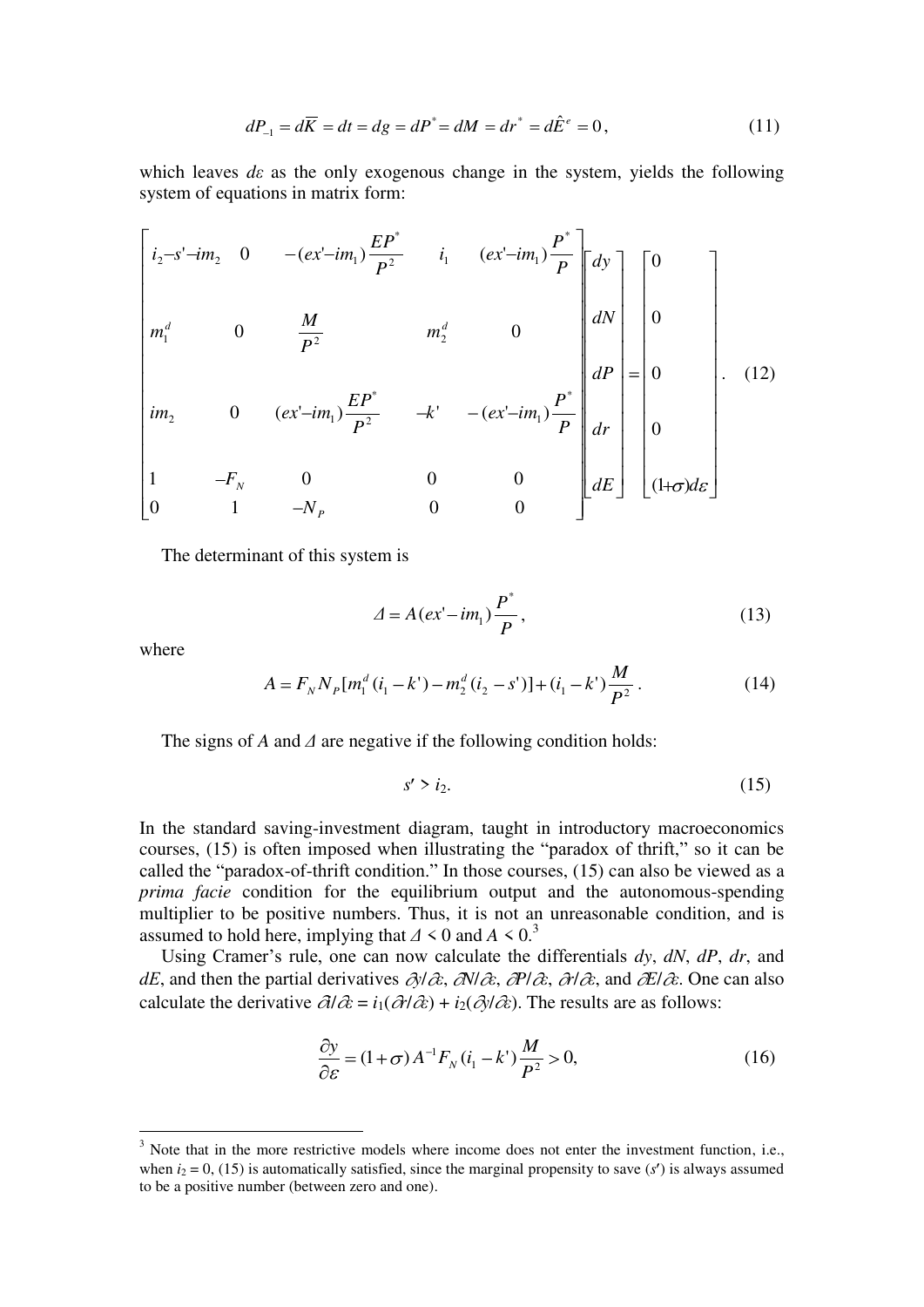$$
\frac{\partial N}{\partial \varepsilon} = (1 + \sigma) A^{-1} (i_1 - k') \frac{M}{P^2} > 0,
$$
\n(17)

$$
\frac{\partial P}{\partial \varepsilon} = (1 + \sigma) A^{-1} F_N[m_2^d (i_2 - s') - m_1^d (i_1 - k')] < 0,
$$
\n(18)

$$
\frac{\partial r}{\partial \varepsilon} = -(1+\sigma) A^{-1} F_N (i_2 - s') \frac{M}{P^2} < 0,
$$
\n(19)

$$
\frac{\partial E}{\partial \varepsilon} = (1 + \sigma) \Delta^{-1} F_N \{ (i_2 - s') [k' \frac{M}{P^2} + m_2^d (ex' - im_1) \frac{E P^*}{P^2}]
$$
  
+  $(i_1 - k') [im_2 \frac{M}{P^2} - m_1^d (ex' - im_1) \frac{E P^*}{P^2}] \} = ?$ , (20)

and

$$
\frac{\partial i}{\partial \varepsilon} = (1 + \sigma) A^{-1} F_N (i_1 s' - i_2 k') \frac{M}{P^2} > 0.
$$
 (21)

Consider a negative shock, i.e.,  $d\varepsilon \leq 0$ . Equations (16)-(21) predict that output, employment, and investment will fall; the price level and the interest rate will rise; whereas the effect on the exchange rate is ambiguous. This ambiguity is not surprising, however. On the one hand, the increase in the interest rate improves the capital account, thus pushing the currency to appreciate, an effect that is strengthened by the decrease in output, which improves the current account. On the other hand, the increase in the price level implies a real appreciation of the currency, thus worsening the current account and causing the currency to depreciate.

Note that each of the above effects equals the sum of the corresponding effect in the absence of herd-behavior (i.e., when  $\sigma = 0$ ) plus the latter effect times *σ*. Thus, *σ* measures the extent of destabilization of the economy induced by herd-behavior, which magnifies the amplitude of the business cycle. Herd behavior might also adversely affect the duration of the business cycle, because, according to (21), it hurts private investment, and this is expected to cause expansions to be shorter and contractions to last longer (see [7]).

#### **4. The Model with a Demand Shock**

*d*

The approach of the previous section is now applied to the case of a demand shock. In particular, a negative financial shock is considered. Examples include a series of bank failures, which reduce the money supply; a switch of the public from bonds to money, which increases the demand for money; and the like. In this case, the equation for the *LM* curve, (2), is modified as follows:

$$
m^{d}(y, r) - [M/P - (1+\varphi)\eta] = 0, \ \ \varphi \ge 0,
$$
\n(22)

where *η* is the shock and  $\varphi$  is a parameter that plays the role of the parameter  $\sigma$  in the previous section. Since there is no supply shock in this case, (10) is simply written as

$$
N = N(P, P_{-1}, \overline{K}).
$$
\n
$$
(23)
$$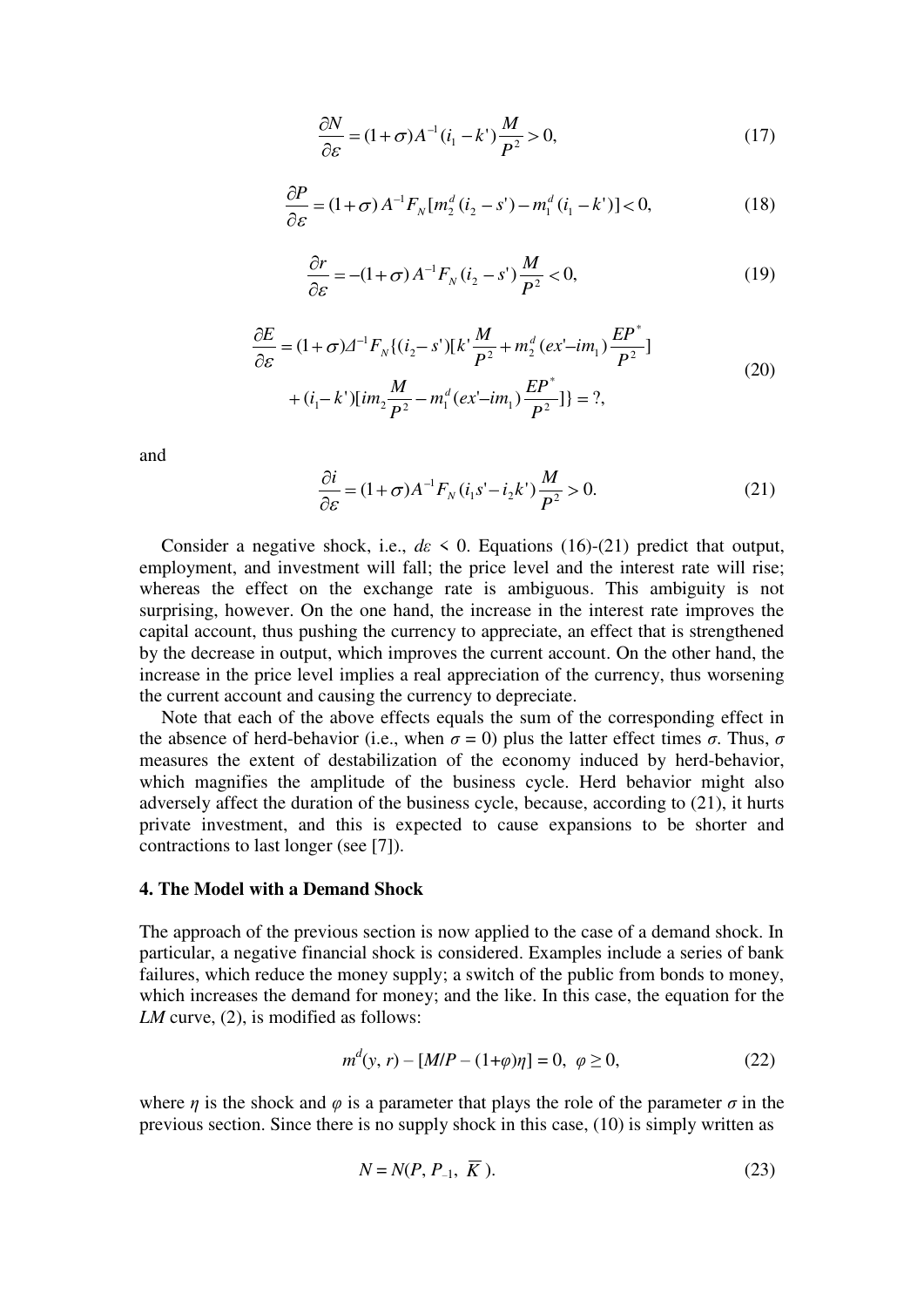The remaining equations of the previous section's model are used here without any change. Thus, the "work-horse" model of this section consists of  $(1)$ ,  $(22)$ ,  $(3)$ ,  $(4)$ , and (23), where investment is again a function of *r* (not of  $r - \pi^e$ ). Again, totally differentiating these equations and solving for the endogenous variables (*dy*, *dN*, *dP*, *dr*, and *dE*) yields a system which differs from (12) only in that the right-hand-side vector has  $-(1+\varphi)d\eta$  as its second element [since (22) is second in the system] and zeros elsewhere. Thus, the expressions for *Δ* and *A* in (13) and (14) remain unchanged. Using Cramer's rule, one can calculate the following partial derivatives:

$$
\frac{\partial y}{\partial \eta} = (1 + \varphi) A^{-1} F_N N_P(k'-i_1) < 0,\tag{24}
$$

$$
\frac{\partial N}{\partial \eta} = (1 + \varphi) A^{-1} N_P(k'-i_1) < 0,\tag{25}
$$

$$
\frac{\partial P}{\partial \eta} = (1 + \varphi) A^{-1} (k' - i_1) < 0,\tag{26}
$$

$$
\frac{\partial r}{\partial \eta} = (1 + \varphi) A^{-1} F_N N_P (i_2 - s') > 0,
$$
\n(27)

$$
\frac{\partial E}{\partial \eta} = (1 + \varphi) \Delta^{-1} \{ F_N N_P [(k'-i_1) i m_2 - (i_2 - s')k'] + (k'-i_1) (ex'-im_1) \frac{P^*}{P} \} < 0,
$$
\n(28)

and

$$
\frac{\partial i}{\partial \eta} = (1 + \varphi) A^{-1} F_N N_P (i_2 k' - i_1 s') < 0.
$$
 (29)

Since an adverse financial shock is assumed here  $(d\eta > 0)$ , (24)-(29) predict that output, employment, prices, and investment will fall, whereas the interest rate will rise. As for the effect on the exchange rate, there is no ambiguity in this case. The currency will appreciate on three counts: higher interest rates improve the capital account, whereas lower output and lower prices both improve the current account. Like the parameter  $\sigma$  of the previous section, the parameter  $\varphi$  measures the extent of destabilization of the economy induced by herd-behavior.

#### **5. Concluding Remarks**

By modifying slightly a version of the neoclassical-synthesis model, this paper investigates the effects of a supply or demand shock on output, employment, investment, prices, interest rates, and the exchange rate. The paper focuses on the role of the parameters that measure the herd-behavior effects of the shock, induced by the media, the politicians, and the political analysts, who often overstate the size of the shock. I find that if, in the absence of herd-behavior, the effect of the shock on one of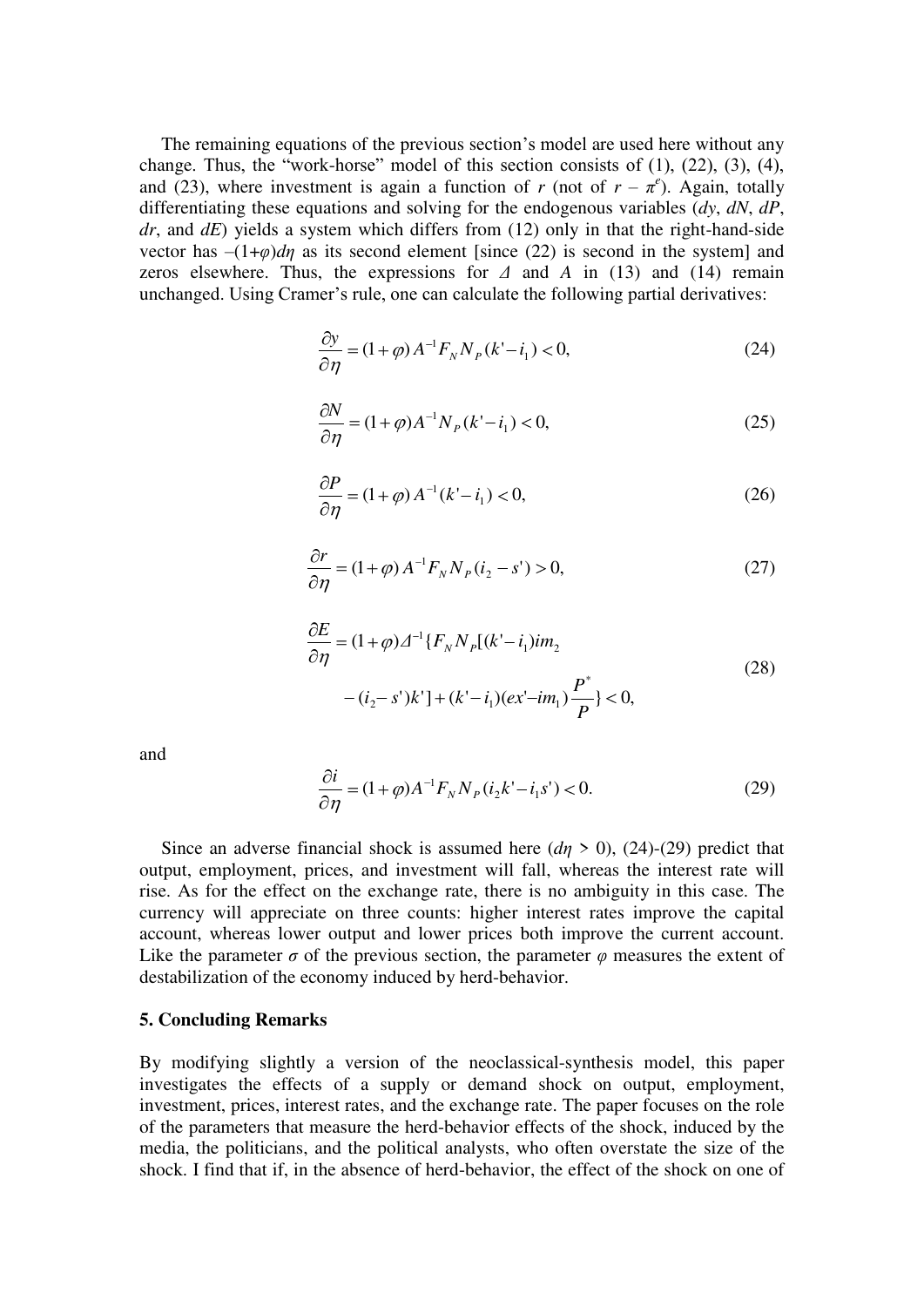these variables is  $\alpha$ , then, in the presence of such behavior, it is  $\alpha$  plus the product of  $\alpha$ times the parameter that captures herd-behavior. I conclude that herd behavior is destabilizing, since it magnifies the amplitude of the business cycle. It might also adversely affect the duration of the business cycle, since adverse supply or demand shocks are found to hurt investment, and this can cause expansions to be shorter and contractions to last longer.

 Of course, in addition to herd behavior, other causes of shock magnification might also be at work, thus turning into a depression what would otherwise be only a mild recession. Changes in attitudes, uncertainty about upcoming government regulations, and other structural changes that may be in operation simultaneously with the shock, may influence its effect. For example,<sup>4</sup> the three most recent recoveries in the United States (1991, 2001, and 2009-2010) have been dubbed "jobless recoveries" because output growth was not accompanied by a significant job growth, a phenomenon that can be explained by an expansion in labor productivity. It is possible that during these recessions and the ensuing recovery periods managers altered their rehiring policies and that this extended the recovery periods and had nothing to do with herd behavior. Reference [8] argues that job losses that stem from structural changes (e.g., a permanent fall in demand, technological change, reorganization of production, and the like) are permanent, so the jobs added during a recovery are mostly newly created positions, not rehires. Creating new jobs, however, takes longer than simply recalling laid-off workers, and is riskier because at the beginning of a recovery there is a lot of uncertainty whether the increase in demand will continue. Thus, structural changes can prolong periods of high unemployment, especially when there is no productivity growth.

# **6. Acknowledgment**

I wish to thank an anonymous referee of this Journal for his/her useful comments, which improved the paper. The usual disclaimer applies.

# **7. References**

- [1] S. Mullainathan and A. Shleifer, "Media bias," NBER Working Paper 9295, Cambridge, MA, 2002.
- [2] K. J. Alsem, S. Brakman, L. Hoogduin, and G. Kuper, "The impact of newspapers on consumer confidence: does spin bias exist?" *Applied Economics*, Vol. 40, No. 5, 2008, pp. 531-539.
- [3] R. J. Shiller, "Conversation, information, and herd behavior," *American Economic Review*, Vol. 85, No. 2, 1995, pp. 181-185.
- [4] J. Conlisk, "Why bounded rationality?" *[Journal of Economic](http://www.sciencedirect.com/science/journal/01640704) Literature*, Vol. [34,](http://www.sciencedirect.com/science?_ob=PublicationURL&_tockey=%23TOC%237330%232010%23999679998%231706090%23FLA%23&_cdi=7330&_pubType=J&view=c&_auth=y&_acct=C000059626&_version=1&_urlVersion=0&_userid=83469&md5=2fa528f59e7fdfa33f6fe88bf4703e18)  [No. 1,](http://www.sciencedirect.com/science?_ob=PublicationURL&_tockey=%23TOC%237330%232010%23999679998%231706090%23FLA%23&_cdi=7330&_pubType=J&view=c&_auth=y&_acct=C000059626&_version=1&_urlVersion=0&_userid=83469&md5=2fa528f59e7fdfa33f6fe88bf4703e18) 1996, pp. 669-700 (a).
- [5] G. W. Evans and G. Ramey, "Adaptive expectations, underparameterization and the Lucas critique," *[Journal of Monetary Economics](http://www.sciencedirect.com/science/journal/01640704)*, Vol. [53,](http://www.sciencedirect.com/science?_ob=PublicationURL&_tockey=%23TOC%237330%232010%23999679998%231706090%23FLA%23&_cdi=7330&_pubType=J&view=c&_auth=y&_acct=C000059626&_version=1&_urlVersion=0&_userid=83469&md5=2fa528f59e7fdfa33f6fe88bf4703e18) No. 2, 2006, pp. 249-264.
- [6] J. Conlisk, "Bounded rationality and market fluctuations," *[Journal of Economic](http://www.sciencedirect.com/science/journal/01640704)  Behavior and Organization*, Vol. [29,](http://www.sciencedirect.com/science?_ob=PublicationURL&_tockey=%23TOC%237330%232010%23999679998%231706090%23FLA%23&_cdi=7330&_pubType=J&view=c&_auth=y&_acct=C000059626&_version=1&_urlVersion=0&_userid=83469&md5=2fa528f59e7fdfa33f6fe88bf4703e18) No. 2, 1996, pp. 233-250 (b).

<sup>&</sup>lt;sup>4</sup> In a previous version of the paper, there was no discussion of other possible causes of shock magnification, in addition to herd behavior. I am grateful to an anonymous referee of this Journal for suggesting that I should include such a discussion and for providing me with this example.